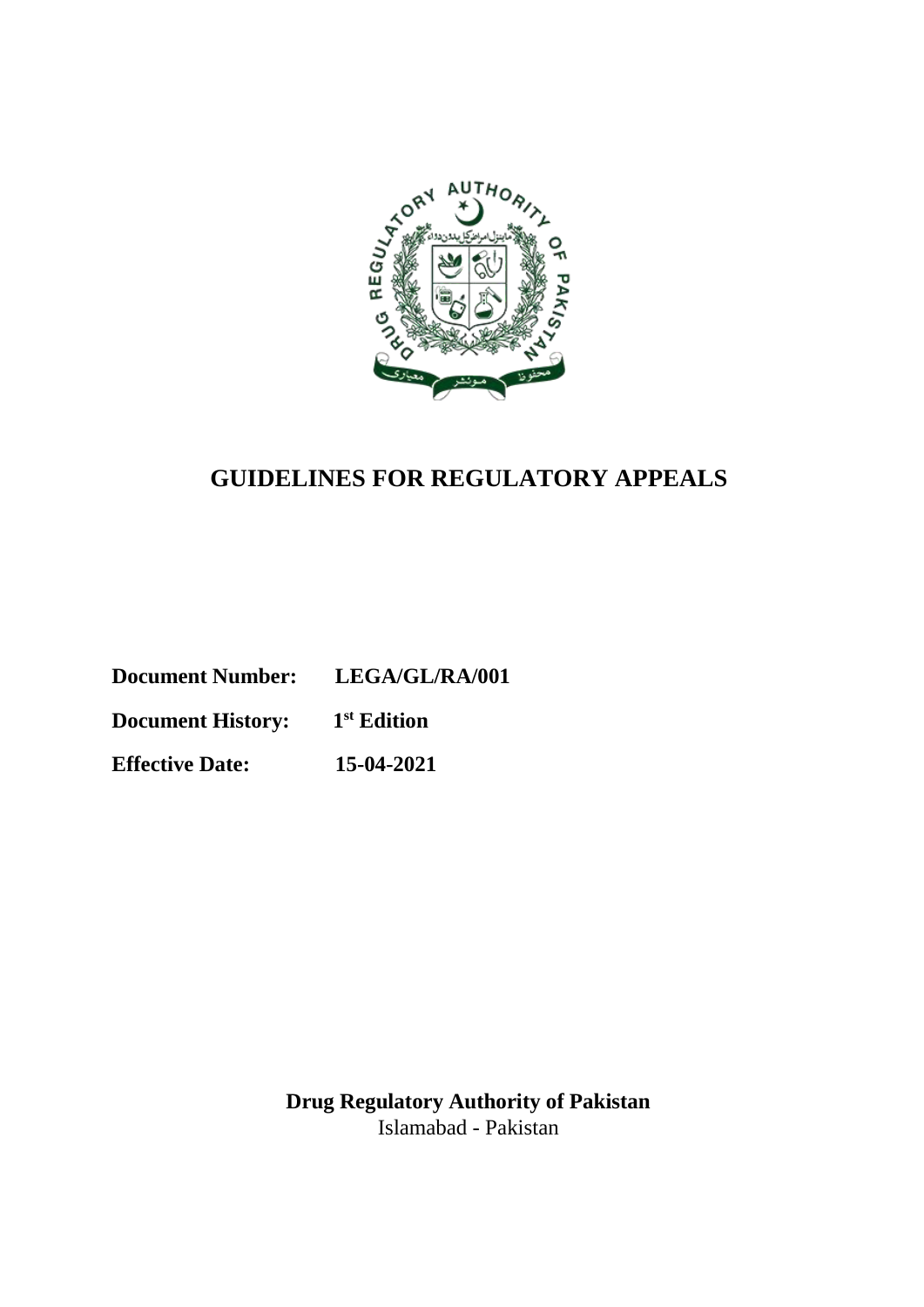

# <span id="page-1-0"></span>**1. HISTORY**

This is the first edition of these guidelines.

# <span id="page-1-1"></span>**2. APPLICATION<sup>1</sup> -Guideline for Industry**

This document is applicable to the industry or any persons aggrieved by any regulatory decision of the Central Licensing Board or the Registration Board or the Licensing Authority or a Board or Authority, to file an appeal against such decision.

# <span id="page-1-2"></span>**3. PURPOSE**

These guidelines aim to explain alternate remedy of appeal, against different regulatory decisions, as provided under Section 9 of the Drugs Act 1976 read with Section 7 (u) of the DRAP Act, 2012 and rules made thereunder.

**1 The Guidance document is prepared by Drug Regulatory Authority of Pakistan for better illustration of legal requirement, procedures, documentation, and timelines for filing an appeal on a regulatory decision of statutory bodies of DRAP. However, content of guidance document only reflects the current thinking perspective of the Authority on the subject matter. It does not create or confer any rights for or on any person and does not operate to bind Authority or the public.**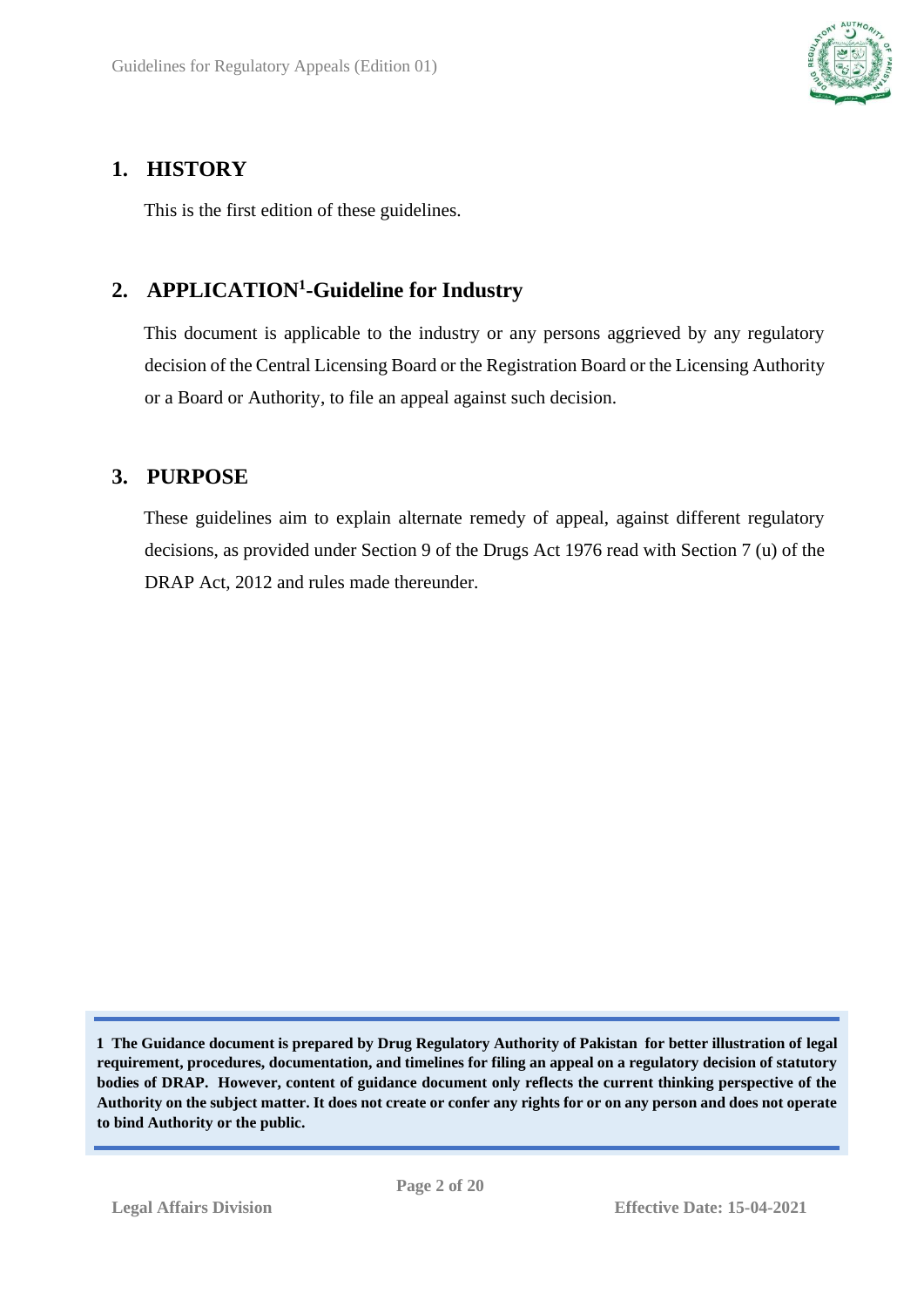

# **Table of Contents**

| 1.   |           |
|------|-----------|
| 2.   |           |
| 3.   |           |
| 4.   |           |
| 5.   |           |
| 6.   |           |
| 7.   |           |
| 8.   |           |
| 8.1. |           |
| 8.2. |           |
| 8.3. |           |
| 8.4. |           |
| 8.5. |           |
| 8.6. |           |
| 9.   |           |
| 10.  |           |
| 11.  | FORMS: 16 |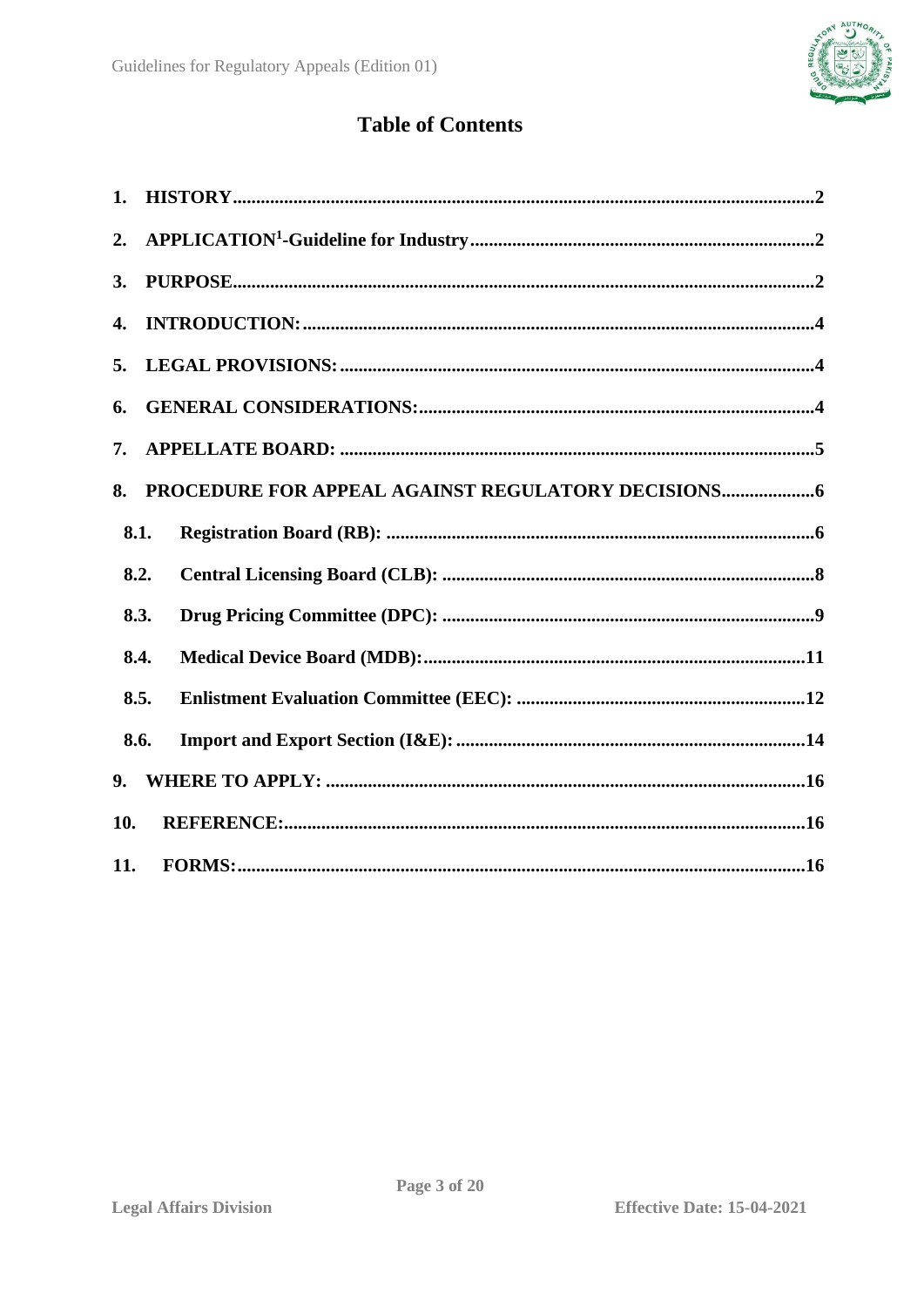

### <span id="page-3-0"></span>**4. INTRODUCTION:**

The Drugs Act, 1976 ouster the jurisdiction of the court under Section 39, wherein every order passed or decision given by any Board, a Drug Court or any other Authority under the Drugs Act 1976 shall be final and shall not be called in question by or before any court or other authority. Therefore, remedy of appeal is provided under Section 9of the Drugs Act 1976 read with Section 7 (u) of the DRAP Act, 2012.The Appellate Board determining an appeal will correct errors by any Board or any Committee. The right of appeal ensures that, as far as possible, the Appellate Board arrives at correct decision.

# <span id="page-3-1"></span>**5. LEGAL PROVISIONS:**

Appeal is alternate efficacious remedy provided under section 9 of the Drugs Act 1976 read with Section 7 (u) of the DRAP Act, 2012 and rules made there under. The Federal Government has constituted an Appellate Board for the disposal of appeals preferred by person aggrieved by any decision of the Central Licensing Board or the Registration Board or the Licensing Authority or a Board or Authority and for revision of any such decision on its own motion.

## <span id="page-3-2"></span>**6. GENERAL CONSIDERATIONS:**

The Honorable Supreme Court of Pakistan in the case of *Kaneez Fatima Vs. Muhammad Salim* **reported as 2001 SCMR 1493**, it was held that "By now it is well settled that "where a particular statute provides a self contained machinery for the determination of questions arising under the Act as and where law provides a remedy by appeal or revision to another Tribunal fully competent to give any relief, any indulgence to the contrary by the High Court is bound to produce a sense of distrust in statutory Tribunals. Where, therefore, a petitioner without exhausting his remedy provided by the statue under which he complained had filed a writ petition, it was held that the application in the circumstances would not lie."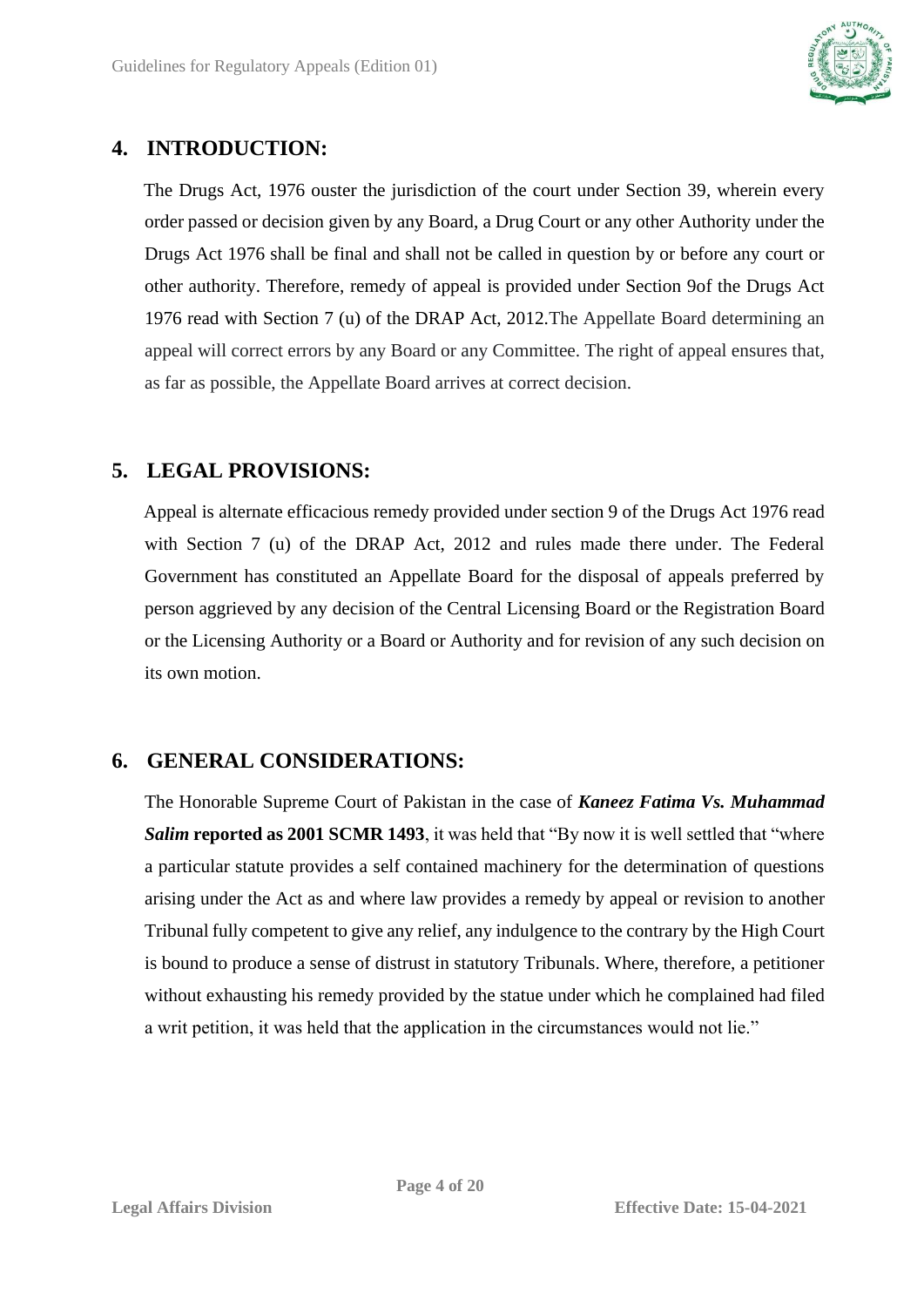

Furthermore, The Hon'ble Supreme Court of Pakistan passed following directions on

#### 03.08.2018 in **Human Rights Case No. 2858 of 2006**:

*"5. It is pertinent to mention here that under the law an appellate forum has been provided. Anybody aggrieved of the decision of DRAP in the above matters may challenge the same before the appellate forum. With consensus of all, we direct that instead of approaching the Courts of ordinary jurisdiction i.e., civil courts or High Courts in original jurisdiction or even before agitating the matter in the constitutional jurisdiction of the High Courts, the aggrieved parties shall avail all remedies available to them under the statute."* 

The Honorable Supreme Court of Pakistan and the High Courts dismissed number of petitions on the grounds that petitioner did not avail the alternate remedy of appeal provided under the law. Therefore, Applicant is responsible for providing all the necessary information in a timely manner. If the applicant cannot meet this requirement, the decision of any board or committee of the Authority shall get finality under Section 39 of the Drugs Act, 1976.

## <span id="page-4-0"></span>**7. APPELLATE BOARD:**

As per the Drugs (Appellate Board) Rules 1976, S.R.O. 674(I)/2015 and other relevant S.R.Os, Appellate Board consists of the following members, namely:--

- (a) Chief Executive Officer of the Drug Regulatory Authority, who shall be its *ex-officio* Chairman.
- (b) Director Legal Affairs, Drug Regulatory Authority of Pakistan, who shall be its *exofficio* Secretary;
- (c) Secretaries, Departments of Health of the Governments of Punjab, Sindh, Khyber Pakhtunkhwa, Baluchistan and Gilgit Baltistan or their nominees not below the rank of an officer in BPS-20, who are experts in medicine, pharmacology or pharmacy and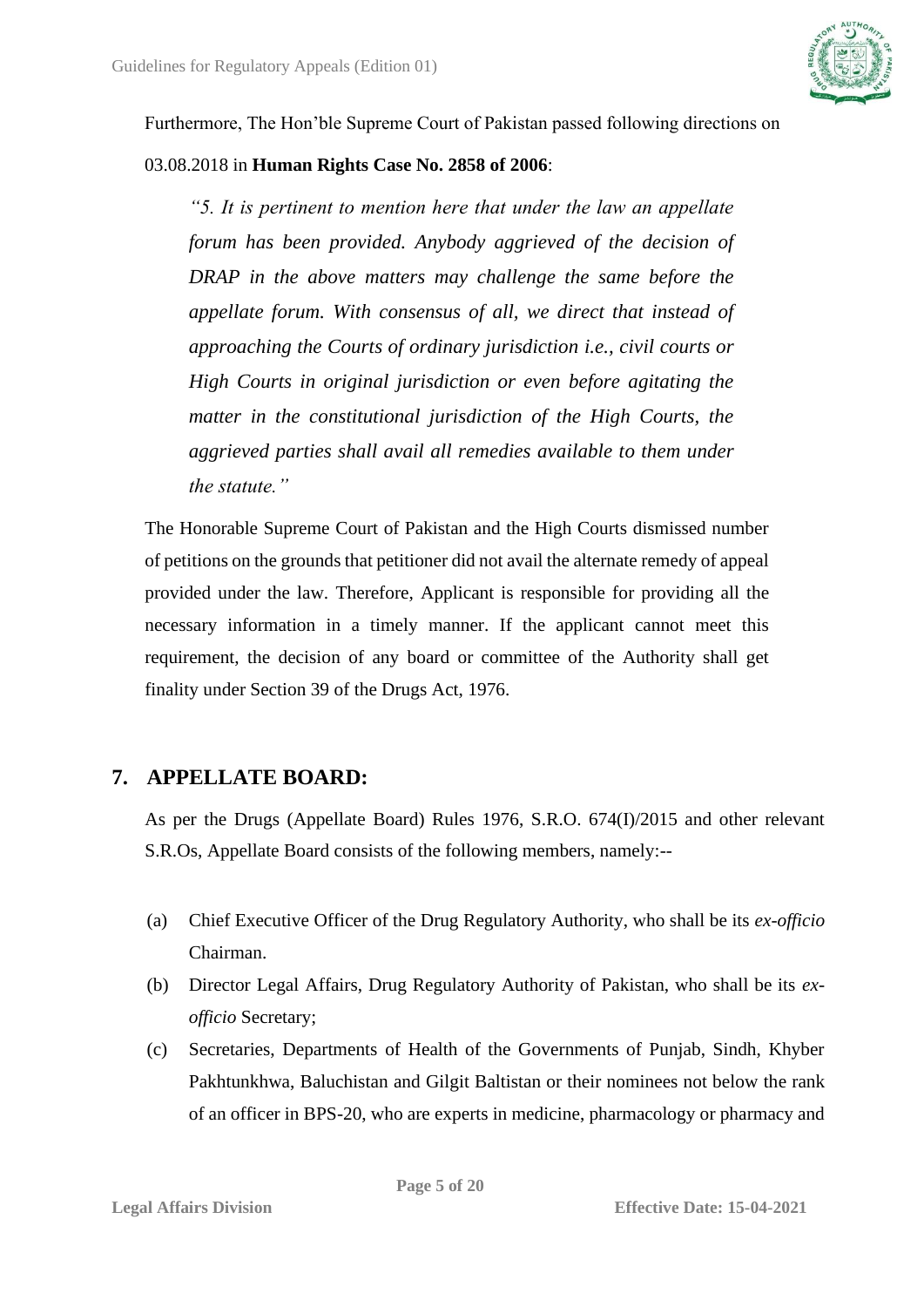

a representative from Federally Administered Tribal Area, who shall be *ex-officio* members;

- (d) one professor of medicine or surgery, to be nominated by the Authority;
- (e) one expert in pharmaceutical manufacturing, to be nominated by the Authority;
- (f) one professor of pharmacology, to be nominated by the Authority;
- (g) one professor of pharmacy, to be nominated by the Authority ; and
- (h) a co-opted expert in the field related to a specialty case before the Appellate Board, to be nominated by the Chairman of the Appellate Board.

### <span id="page-5-0"></span>**8. PROCEDURE FOR APPEAL AGAINST REGULATORY DECISIONS**

#### <span id="page-5-1"></span>**8.1. Registration Board (RB):**

Any person aggrieved by a decision of the Registration Board may, within sixty days of receipt of such decision, submit an appeal to the Appellate Board. Specific requirements to file an appeal vary from case to case. The requirement and procedure for filing an appeal against decision of Registration Board is detailed below;

#### **8.1.1. General Requirements:**

- o Separate appeal shall be filed for each cause of action.
- o An application for interim relief may be filed along with the appeal.
- o Prior to the commencement of the meeting of the Board, party may seek deferment on written application which contains the valid reason(s) for deferment, address to the Chairman Appellate Board through Secretary Appellate Board. On the other hand, Appellate Board may decide the matter Ex-party.
- o In an appeal only two deferments are allowed.
- o In case any deficiency is found in the Appeal filed by aggrieved person. The Secretary Appellate Board shall intimate such deficiency to the Appellant, who shall remove the deficiency within period of 10 days of issuance of deficiency letter. In case the requisite information is not supplied within stipulated time, it would be presumed that appellant is no more interested in the appeal and same shall not be entertained.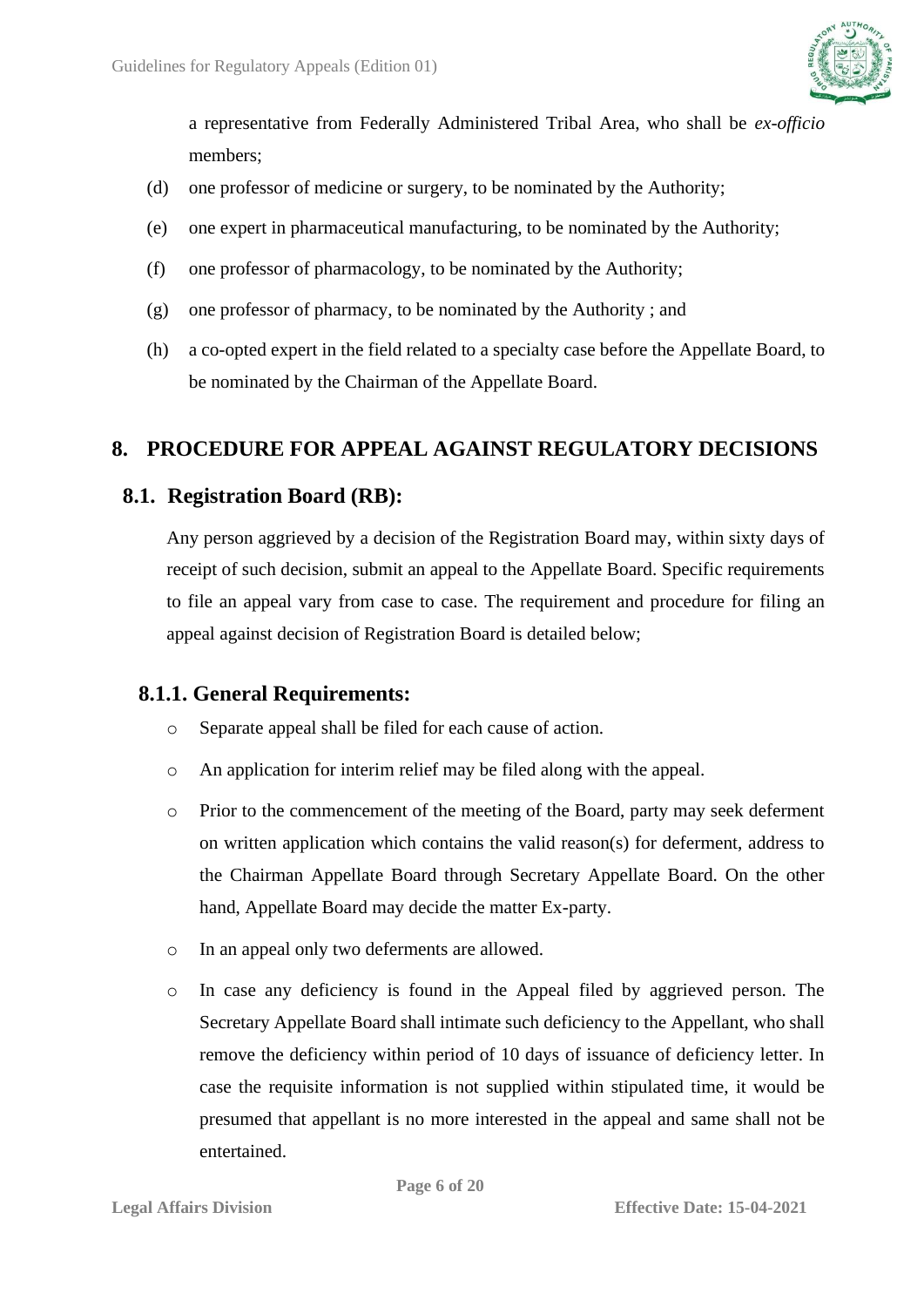

### **8.1.2. Essential Requirements:**

- o Submission of the appeal in triplicate format on "Form-A" prescribed in Drugs Appellate Board Rules 1976.
- o Copy of decision of the Drug Registration Board against which the appeal is to be filed.
- $\circ$  Original Challan form of Rs.50000/= as prescribed fee for appeal duly verified by Statistical Treasury Officer (R&D).
- o Affidavit stating that matter contained in the appeal(s) is neither pending for decision before Drug Registration Board nor even before any court of law.
- o An affidavit giving sufficient cause for not preferring the appeal(s) within the prescribed period of 60 days as it is time barred.
- o Soft copy of the appeal in M/s Word form. (In USB).

# **8.1.3. Additional Requirements:**

- o All material statements and arguments relied on.
- o Evidence if any.
	- Copy of registration Letter (in case of appeal is made for already registered drug).
	- Registration validity/status (in case of appeal is made for already registered drug).
	- Reasons for rejection of Application by the Drug Registration Board (in case of new application).
	- In case of a drug proposed to be manufactured locally, the capacity of the manufacturing section.
	- Summary of comparative study of advantages of the safety and efficacy of the drug with other therapeutically equivalent products (where required).
	- Stability study data (where required).
	- Copies of reports of bioavailability studies where applied.
	- Details in case any product of appellant has ever been found substandard.
	- Details in case the appellant had ever been convicted of violating any provision of the DRAP Act, 2012, the Drugs Act, 1976 or the rules made there under.
	- Name, qualifications, experience and designation of technical staff responsible for manufacturing and quality control.
	- In case of a new drug, reports of clinical details and other material, as required by rule 29 of the Drug (Licensing, Registering and Advertising) Rules, 1976.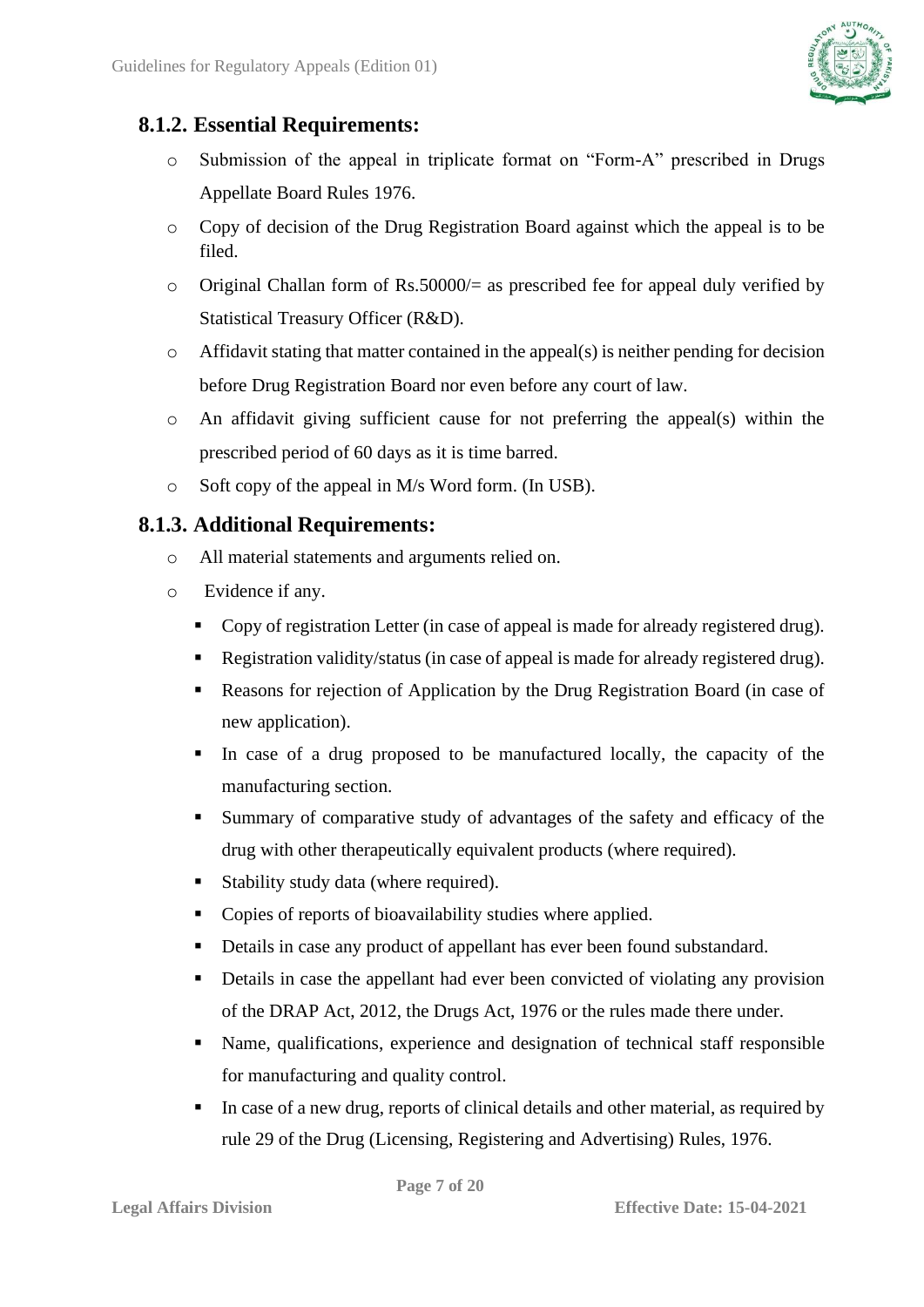

- In case of an imported drugs, the documents from authorities specified at serial No. 20 and 21 of From  $-5$  (application form for registration of drugs) in schedule A of the Drugs (Licensing, Registering and Advertising) Rules, 1976.
- Any other information as the Board may require.

## <span id="page-7-0"></span>**8.2. Central Licensing Board (CLB):**

Any person aggrieved by a decision of the Central Licensing Board may, within sixty days of receipt of such decision, submit an appeal to the Appellate Board. Specific requirements to file an appeal vary from case to case. The requirement and procedure for filing an appeal against decision of Central Licensing Board is detailed below;

### **8.2.1. General Requirements:**

- o Separate appeal shall be filed for each cause of action.
- o An application for interim relief may be filed along with the appeal.
- o Prior to the commencement of the meeting of the Board, party may seek deferment on written application which contains the valid reason(s) for deferment, address to the Chairman Appellate Board through Secretary Appellate Board. On the other hand, Appellate Board may decide the matter Ex-party.
- o In an appeal only two deferments are allowed.
- o In case any deficiency is found in the Appeal filed by aggrieved person. The Secretary Appellate Board shall intimate such deficiency to the Appellant, who shall remove the deficiency within period of 10 days of issuance of deficiency letter. In case the requisite information is not supplied within stipulated time, it would be presumed that appellant is no more interested in the appeal and same shall not be entertained.

## **8.2.2. Essential Requirements:**

- o Submission of the appeal in triplicate format on "Form-A" prescribed in Drugs Appellate Board Rules 1976.
- o Original Challan form of Rs.50000/= as prescribed fee for appeal duly verified by STO (R&D).
- o Affidavit stating that matter contained in the appeal(s) is neither pending for decision before Central Licensing Board nor even before any court of law.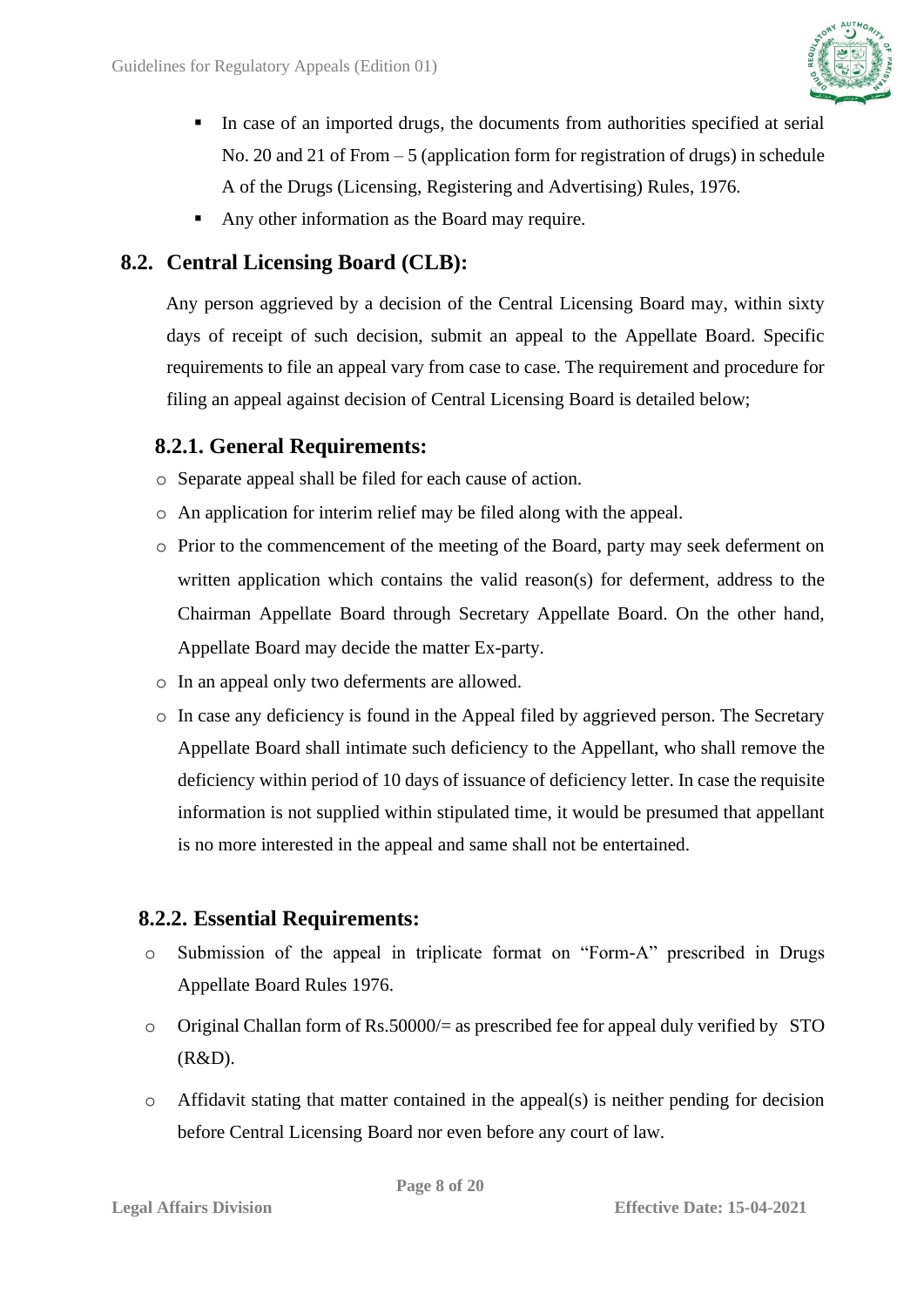

- o An affidavit giving sufficient cause for not preferring the appeal(s) within the prescribed period of 60 days, in case application is time barred.
- o Copy of decision of the Central Licensing Board appealed against.
- o Soft copy of the appeal in M/s Word form. (In USB).

### **8.2.3. Additional Requirements:**

- o All material statements and arguments relied on.
- o Evidence if any.
	- Copy of Drug Manufacturing License (Where applicable).
	- Manufacturing License Validity/status.
	- Reasons for rejection of Application by the Central Licensing Board.
	- Details in case any product of appellant has ever been found substandard.
	- Details in case the appellant had ever been convicted of violating any provision of the DRAP Act, 2012, the Drugs Act, 1976 or the rules made there under.
	- Name, qualifications, experience and designation of technical staff responsible for manufacturing and quality control.
	- Any other information as the Board may require.

# <span id="page-8-0"></span>**8.3. Drug Pricing Committee (DPC):**

Any person aggrieved by a decision of the Drug Pricing Committee (DPC) may, within sixty days of receipt of such decision, submit an appeal to the Appellate Board. Specific requirements to file an appeal vary from case to case. The requirement and procedure for filing an appeal against decision of DPC is detailed below;

## **8.3.1. General Requirements:**

- o Separate appeal shall be filed for each cause of action.
- o An application for interim relief may be filed along with the appeal.
- o Prior to the commencement of the meeting of the Board, party may seek deferment on written application which contains the valid reason(s) for deferment, address to the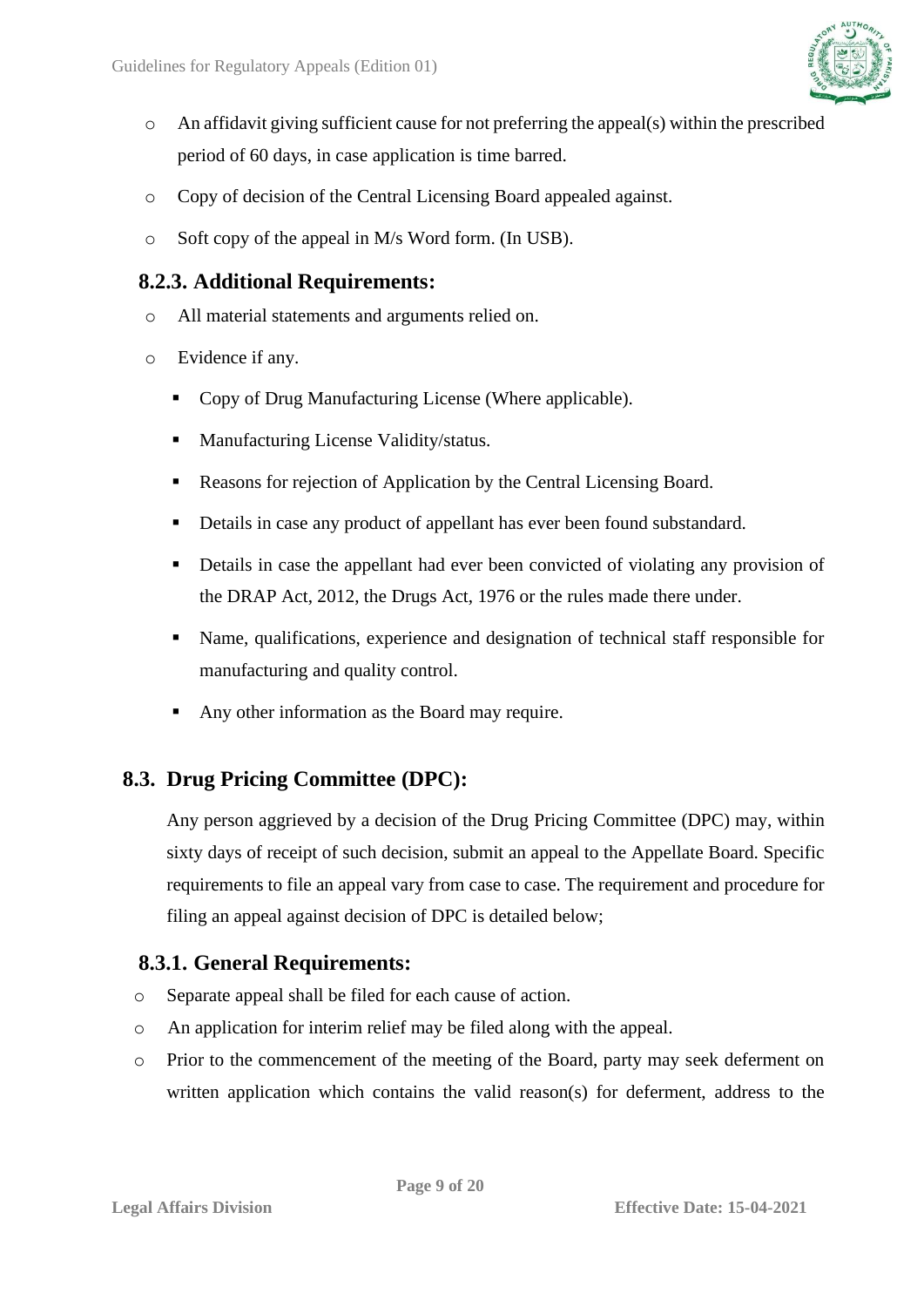

Chairman Appellate Board through Secretary Appellate Board. On the other hand, Appellate Board may decide the matter Ex-party.

- o In an appeal only two deferments are allowed.
- o In case any deficiency is found in the Appeal filed by aggrieved person. The Secretary Appellate Board shall intimate such deficiency to the Appellant, who shall remove the deficiency within period of 10 days of issuance of deficiency letter. In case the requisite information is not supplied within stipulated time, it would be presumed that appellant is no more interested in the appeal and same shall not be entertained.

#### **8.3.2. Essential Requirements:**

- o Submission of the appeal in triplicate format on "Form-B" prescribed in Drugs Appellate Board Rules 1976.
- $\circ$  Original Challan form of Rs.50000/= as prescribed fee for appeal duly verified by STO (R&D).
- o Copy of decision of the Drug Pricing Committee appealed against.
- o Affidavit stating that matter contained in the appeal(s) is neither pending for decision before Drug Pricing Committee nor even before any court of law.
- o An affidavit giving sufficient cause for not preferring the appeal(s) within the prescribed period of 60 days as it is time barred.
- o Soft copy of the appeal in M/s Word form. (In USB).

#### **8.3.3. Additional Requirements:**

- o All material statements and arguments relied on.
- o Evidence if any.
	- Reasons for rejection of Application by the Drug Pricing Committee.
	- Details in case any product of appellant has ever been found substandard.
	- Details in case the appellant had ever been convicted of violating any provision of the DRAP Act, 2012, the Drugs Act, 1976 or the rules made there under.
	- Any other information as the Board may require.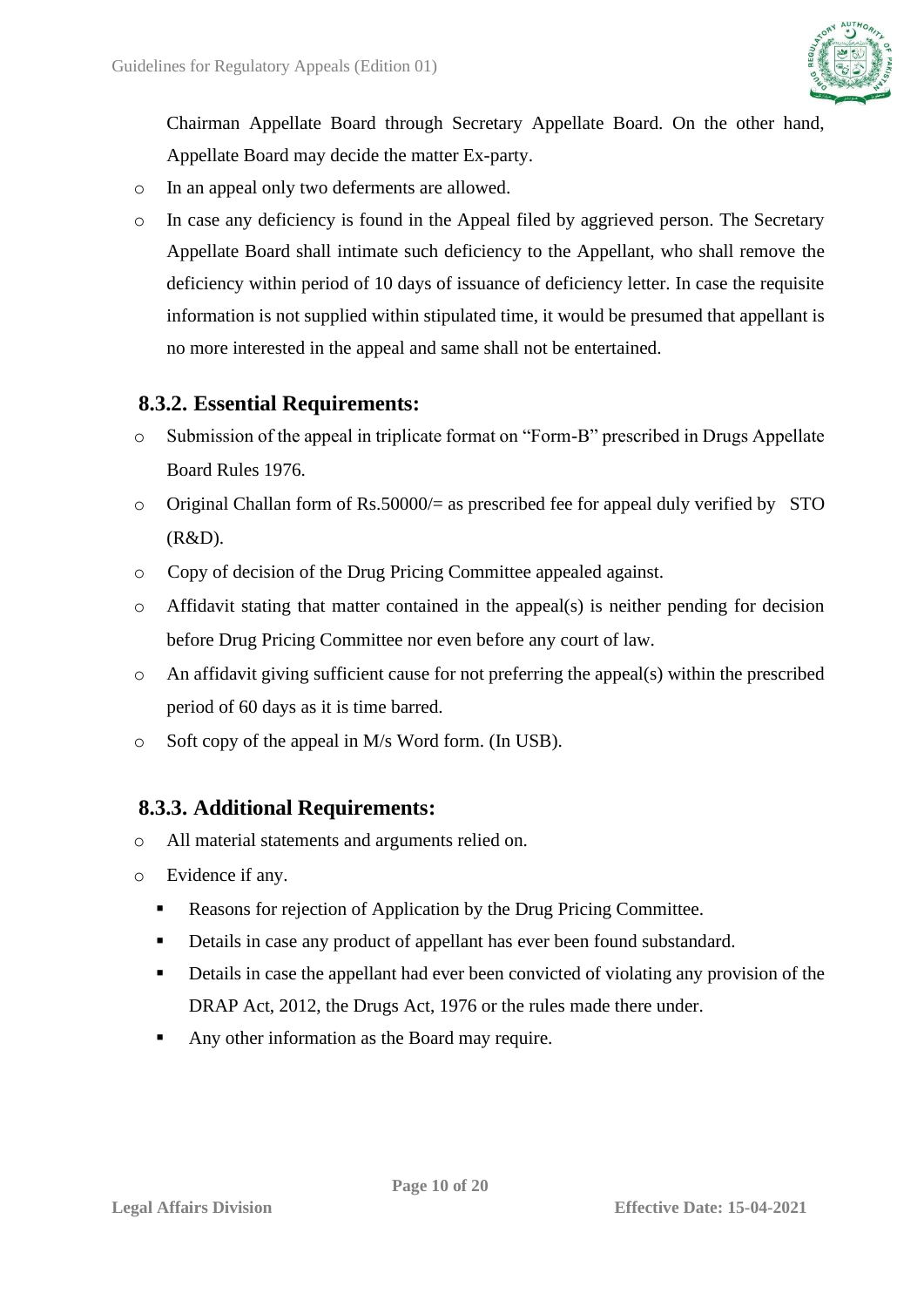### <span id="page-10-0"></span>**8.4. Medical Device Board (MDB):**

Any person aggrieved by a decision of the Medical Device Board (MDB) may, within sixty days of receipt of such decision, submit an appeal to the Appellate Board. Specific requirement to file an appeal vary from case to case. The requirement and procedure for filing an appeal against decision of MDB is detailed below;

### **8.4.1. General Requirements:**

- o Separate appeal shall be filed for each cause of action. o An application for interim relief may be filed along with the appeal.
- o Prior to the commencement of the meeting of the Board, party may seek deferment on written application which contains the valid reason(s) for deferment, address to the Chairman Appellate Board through Secretary Appellate Board. On the other hand, Appellate Board may decide the matter Ex-party.
- o In an appeal only two deferments are allowed.
- o In case any deficiency is found in the Appeal filed by aggrieved person. The Secretary Appellate Board shall intimate such deficiency to the Appellant, who shall remove the deficiency within period of 10 days of issuance of deficiency letter. In case the requisite information is not supplied within stipulated time, it would be presumed that appellant is no more interested in the appeal and same shall not be entertained.

#### **8.4.2. Essential Requirements:**

- o Submission of the appeal in triplicate format under Rule 60 of the Medical Devices Rules 2017.
- o Original Challan form of Rs.50000/= as prescribed fee for appeal duly verified by STO (R&D).
- o Affidavit stating that matter contained in the appeal(s) is neither pending for decision before Medical Device Board nor even before any court of law.
- o An affidavit giving sufficient cause for not preferring the appeal(s) within the prescribed period of 60 days as it is time barred.
- o Copy of decision of the Medical Device Board appealed against.
- o Soft copy of the appeal in M/s Word form. (In USB).

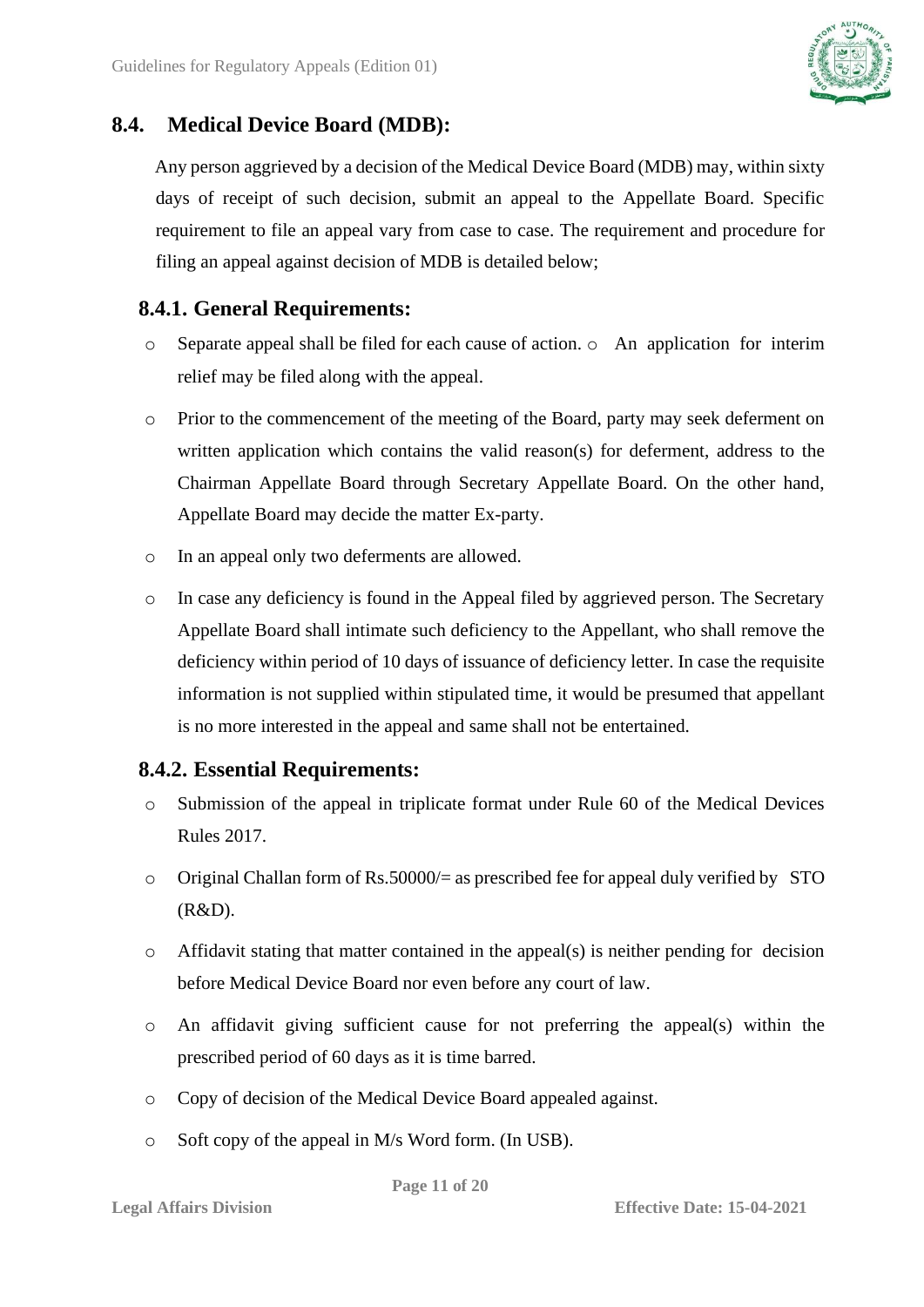

## **8.4.3. Additional Requirements:**

- o All material statements and arguments relied on.
- o Evidence if any.
	- Copy of Establishment License to manufacture/ Copy of Establishment License to import medical devices.
	- Copy of registration/enlistment Letter of class A, B, C, and D medical devices (in case of appeal is made for already registered/enlisted Medical Device).
	- Registration/enlistment validity/status of the class A, B, C and D medical devices (in case of appeal is made for already registered/enlisted Medical Device).
	- Reasons for rejection of Application by the Medical Device Board.
	- Details in case the appellant had ever been convicted of violating any provision of the DRAP Act, 2012, the Drugs Act, 1976 or the rules made there under.
	- Name, qualifications, experience and designation of technical staff responsible for manufacturing and quality control.
	- **IF** In case of a new medical device records including adequately organized and index files, as required by rule 19 sub rule 8 of the Medical Devices Rules, 2017shall be provided.
	- In case of an Import or Export of Medical Device, did the applicant fulfill all the requirements mentioned in rule 21 to 37 of the Medical Devices Rules, 2017.
	- Any other information as the Board may require.

## <span id="page-11-0"></span>**8.5. Enlistment Evaluation Committee (EEC):**

Any person aggrieved by a decision of the Enlistment Evaluation Committee (EEC) may, within thirty days of receipt of such decision, submit an appeal to the Appellate Board. Specific requirement to file an appeal vary from case to case. The requirement and procedure for filing an appeal against decision of EEC is detailed below;

## **8.5.1. General Requirements:**

o Separate appeal shall be filed for each cause of action.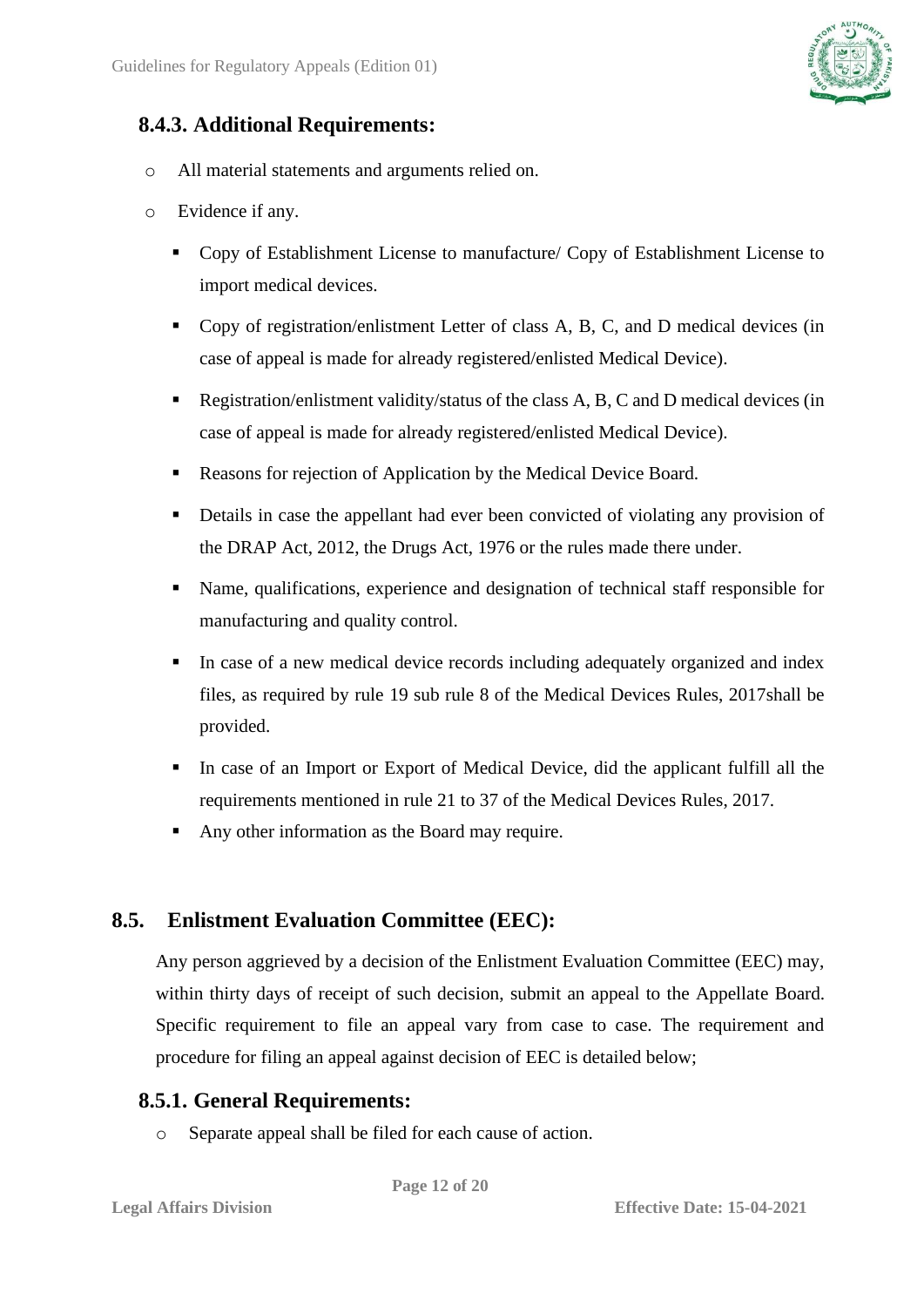

- o An application for interim relief may be filed along with the appeal.
- o Prior to the commencement of the meeting of the Board, party may seek deferment on written application which contains the valid reason(s) for deferment, address to the Chairman Appellate Board through Secretary Appellate Board. On the other hand, Appellate Board may decide the matter Ex-party.
- o In an appeal only two deferments are allowed.
- o In case any deficiency is found in the Appeal filed by aggrieved person. The Secretary Appellate Board shall intimate such deficiency to the Appellant, who shall remove the deficiency within period of 10 days of issuance of deficiency letter. In case the requisite information is not supplied within stipulated time, it would be presumed that appellant is no more interested in the appeal and same shall not be entertained.

#### **8.5.2. Essential Requirements:**

- o Submission of the appeal in triplicate format under rule 7 sub rule 15 of the Alternative Medicines and Health Products (Enlistment) Rules 2014.
- $\circ$  Original Challan form of Rs.50000/= as prescribed fee for appeal duly verified by STO (R&D).
- o Copy of decision of the Enlistment Evaluation Committee appealed against.
- o Affidavit stating that matter contained in the appeal(s) is neither pending for decision before Enlistment Evaluation Committee nor even before any court of law.
- o An affidavit giving sufficient cause for not preferring the appeal(s) within the prescribed period of one month as it is time barred.
- o Soft copy of the appeal in M/s Word form. (In USB).

#### **8.5.3. Additional Requirements:**

- o All material statements and arguments relied on.
- o Evidence if any.
	- Copy of Provisional Certificate for Establishment as a manufacturer/importer.
	- Copy of Provisional Certificate for enlistment of product(in case of appeal is made for already enlisted product).
	- Reasons for rejection of Application by the Enlistment Evaluation Committee.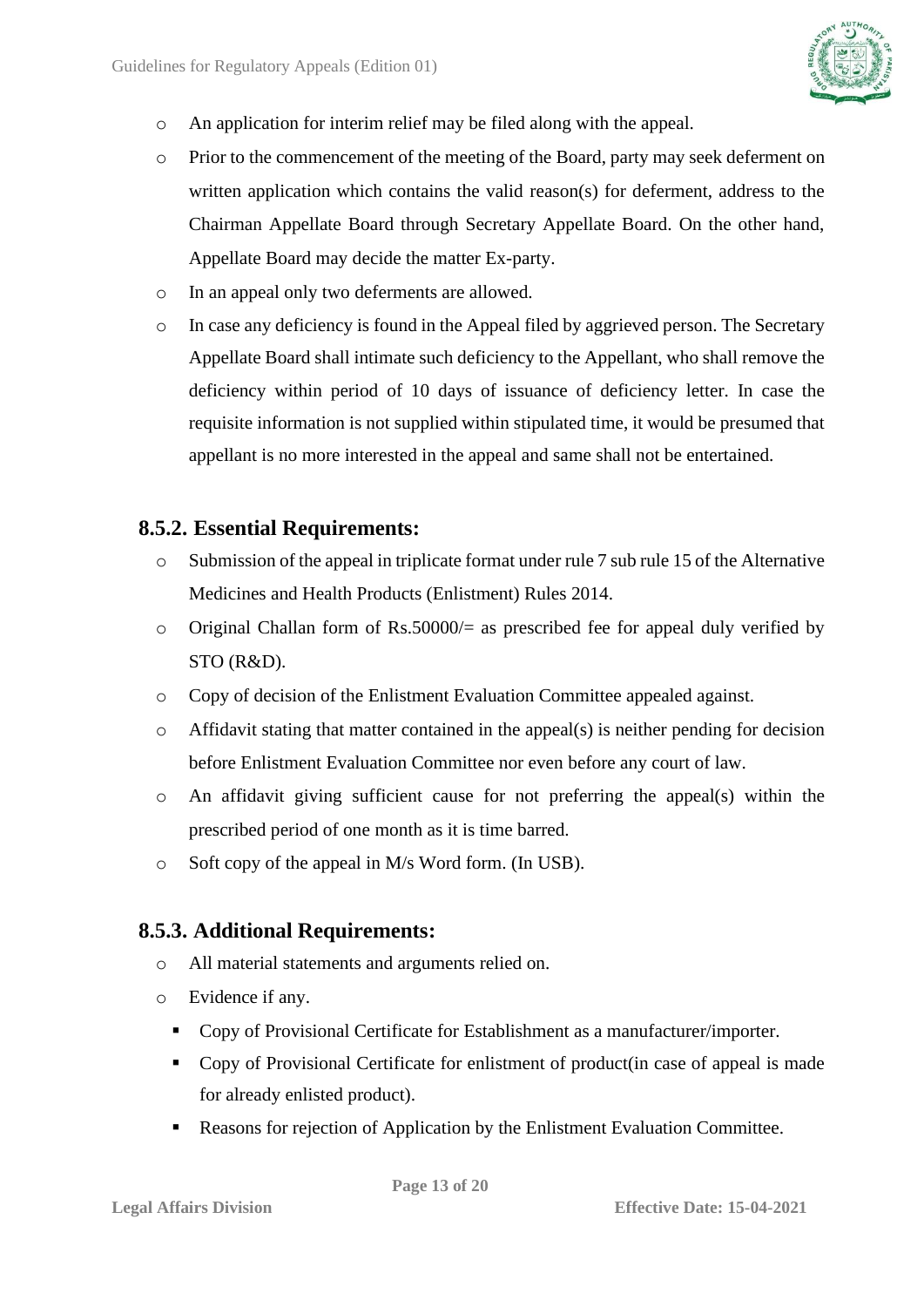

- Details in case the appellant had ever been convicted of violating any provision of the DRAP Act, 2012, the Drugs Act, 1976 or the rules made there under.
- Name, qualifications, experience and designation of technical staff responsible for manufacturing and quality control.
- In case of a new medicine Evidence of clinical safety and efficacy based on Preclinical and clinical studies along with data, as required by Form-5 of the Alternative Medicines and Health Products (Enlistment) Rules 2014.
- In case of an Import of Alternative Medicines and Health Products, does the applicant possess the documents from the authorities specified at serial no. 9 of Form-5 of the Alternative Medicines and Health Products (Enlistment) Rules 2014.
- Stability study data (where required).
- Any other information as the Board may require.

## <span id="page-13-0"></span>**8.6. Import and Export Section (I&E):**

Any person aggrieved by a decision of the Licensing Authority may, within sixty days of receipt of such decision, submit an appeal to the Appellate Board. Specific requirement to file an appeal vary from case to case. The requirement and procedure for filing an appeal against decision of Licensing Authority is detailed below;

## **8.6.1. General Requirements:**

- o Separate appeal shall be filed for each cause of action.
- o An application for interim relief may be filed along with the appeal.
- o Prior to the commencement of the meeting of the Board, party may seek deferment on written application which contains the valid reason(s) for deferment, address to the Chairman Appellate Board through Secretary Appellate Board. On the other hand, Appellate Board may decide the matter Ex-party.
- o In an appeal only two deferments are allowed.
- o In case any deficiency is found in the Appeal filed by aggrieved person. The Secretary Appellate Board shall intimate such deficiency to the Appellant, who shall remove the deficiency within period of 10 days of issuance of deficiency letter. In case the requisite information is not supplied within stipulated time, it would be presumed that appellant is no more interested in the appeal and same shall not be entertained.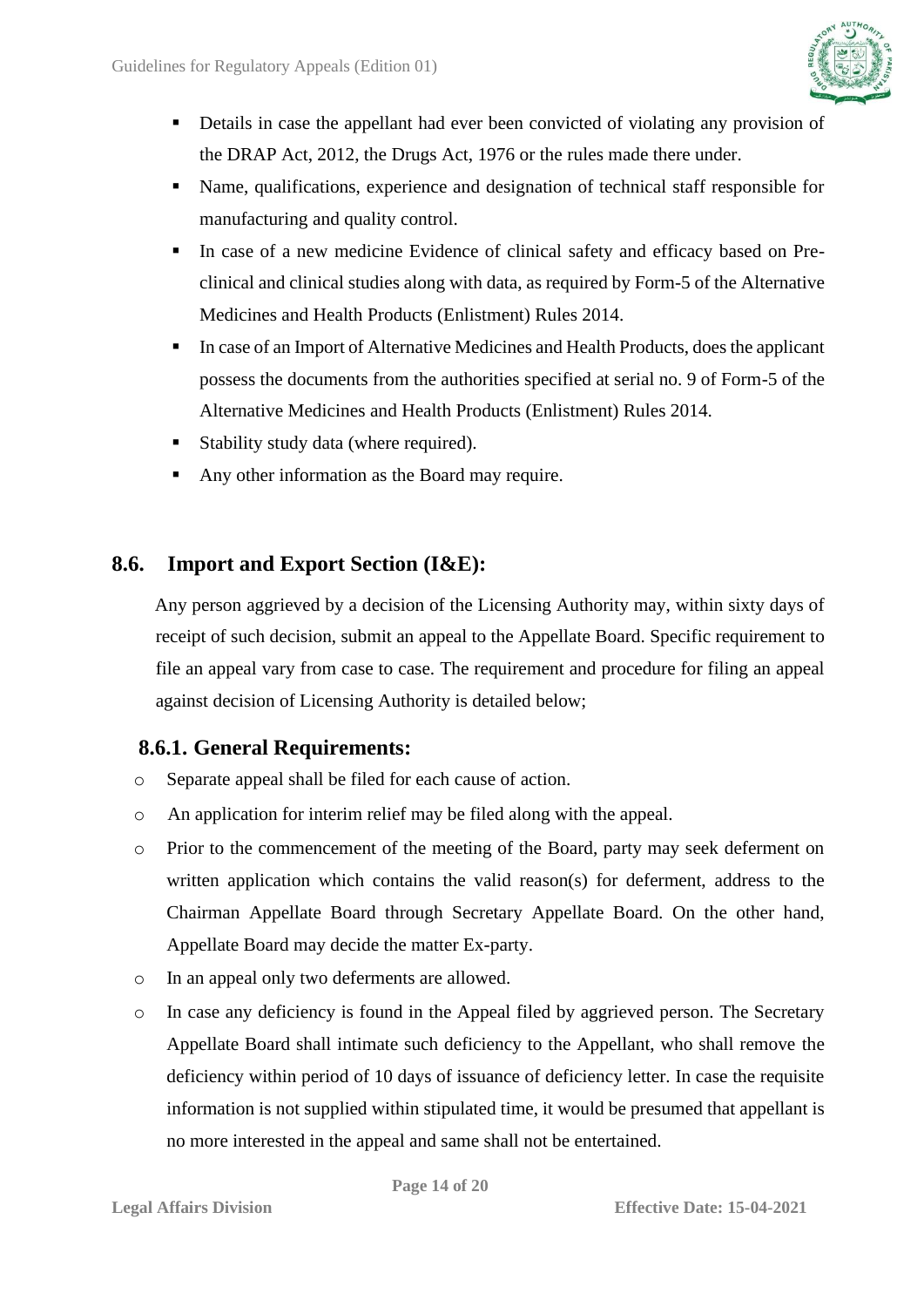

### **8.6.2. Essential Requirements:**

- o Submission of the appeal in triplicate format on "Form-A" prescribed in Drugs Appellate Board Rules 1976.
- o Original Challan form of Rs.50000/= as prescribed fee for appeal duly verified by STO (R&D).
- o Copy of decision of the Licensing Authority appealed against.
- o Affidavit stating that matter contained in the appeal(s) is neither pending for decision before Licensing Authority nor even before any court of law.
- o An affidavit giving sufficient cause for not preferring the appeal(s) within the prescribed period of 60 days as it is time barred.
- o Soft copy of the appeal in M/s Word form. (In USB).

## **8.6.3. Additional Requirements:**

- o All material statements and arguments relied on.
- o Evidence if any.
	- Copy of License to import/export of drugs (in case the license is already issued by licensing Authority)
	- Drug import/export license Validity/status.
	- Reasons for rejection of Application by the Licensing Authority.
	- Details in case any import/export product of appellant has ever been found substandard.
	- Details in case the appellant had ever been convicted of violating any provision of the DRAP Act, 2012, the Drugs Act, 1976 or the rules made there under.
	- Any other information as the Board may require.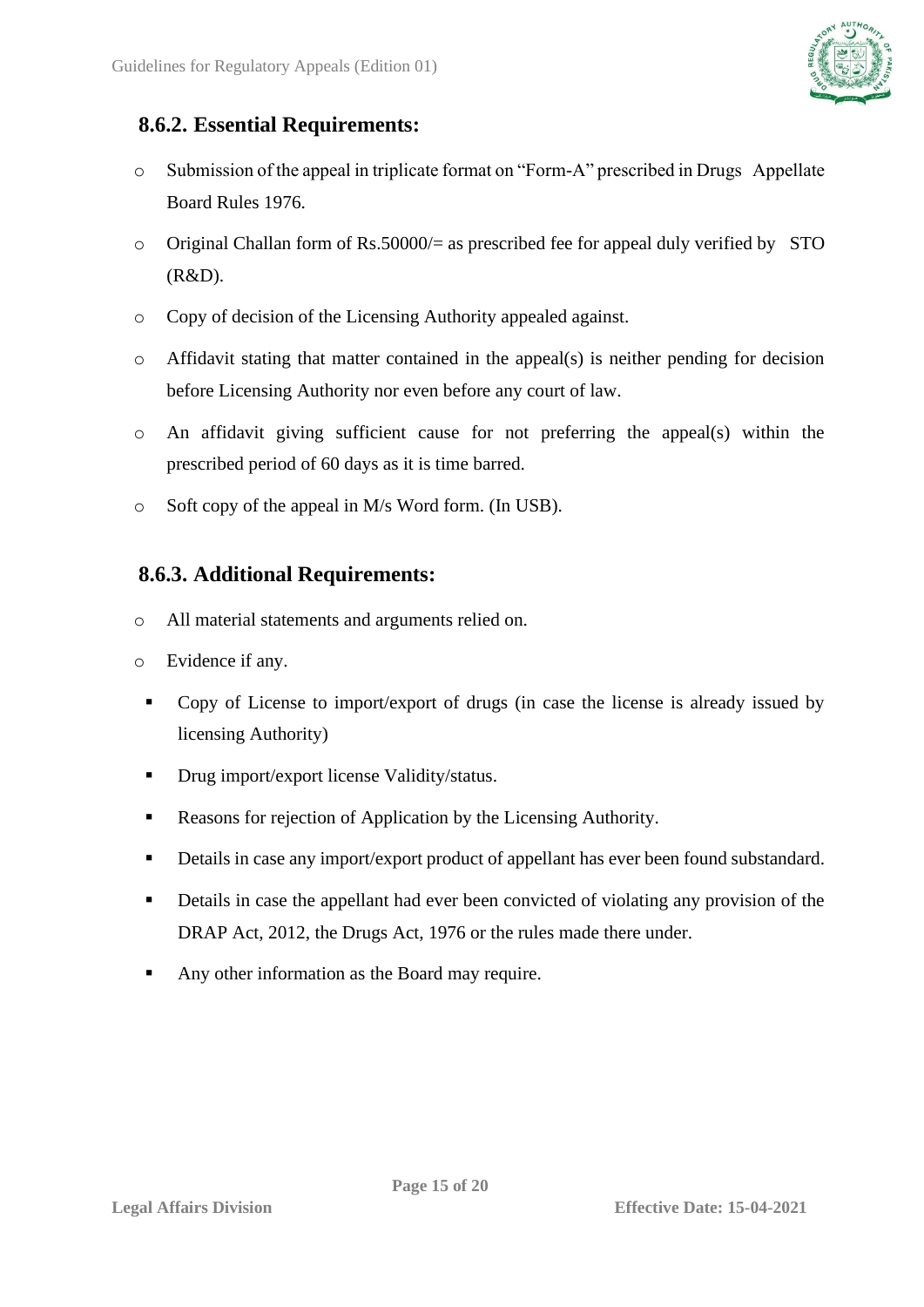# <span id="page-15-0"></span>**9. WHERE TO APPLY:**

All applications shall be sent to following address;

**Secretary, Appellate Board,**  Legal Affairs Division Drug Regulatory Authority of Pakistan. 7 th Mauve Area, Telecom Foundation Complex, G9/4, Islamabad.

#### <span id="page-15-1"></span>**10. REFERENCE:**

- o Drug Regulatory Authority of Pakistan Act, 2012
- o The Drugs Act, 1976.
- o Medical Devices Rules 2017.
- o Alternative Medicine & Health Product (Enlistment) Rules 2014.
- o The Drug (Licensing Registration & Advertising) Rules, 1976.
- o The Drugs (Import & Export) Rules 1976.
- o The Drugs (Appellate Board) Rules 1976.

### <span id="page-15-2"></span>**11. FORMS:**

- o Form-A
- o Form-B

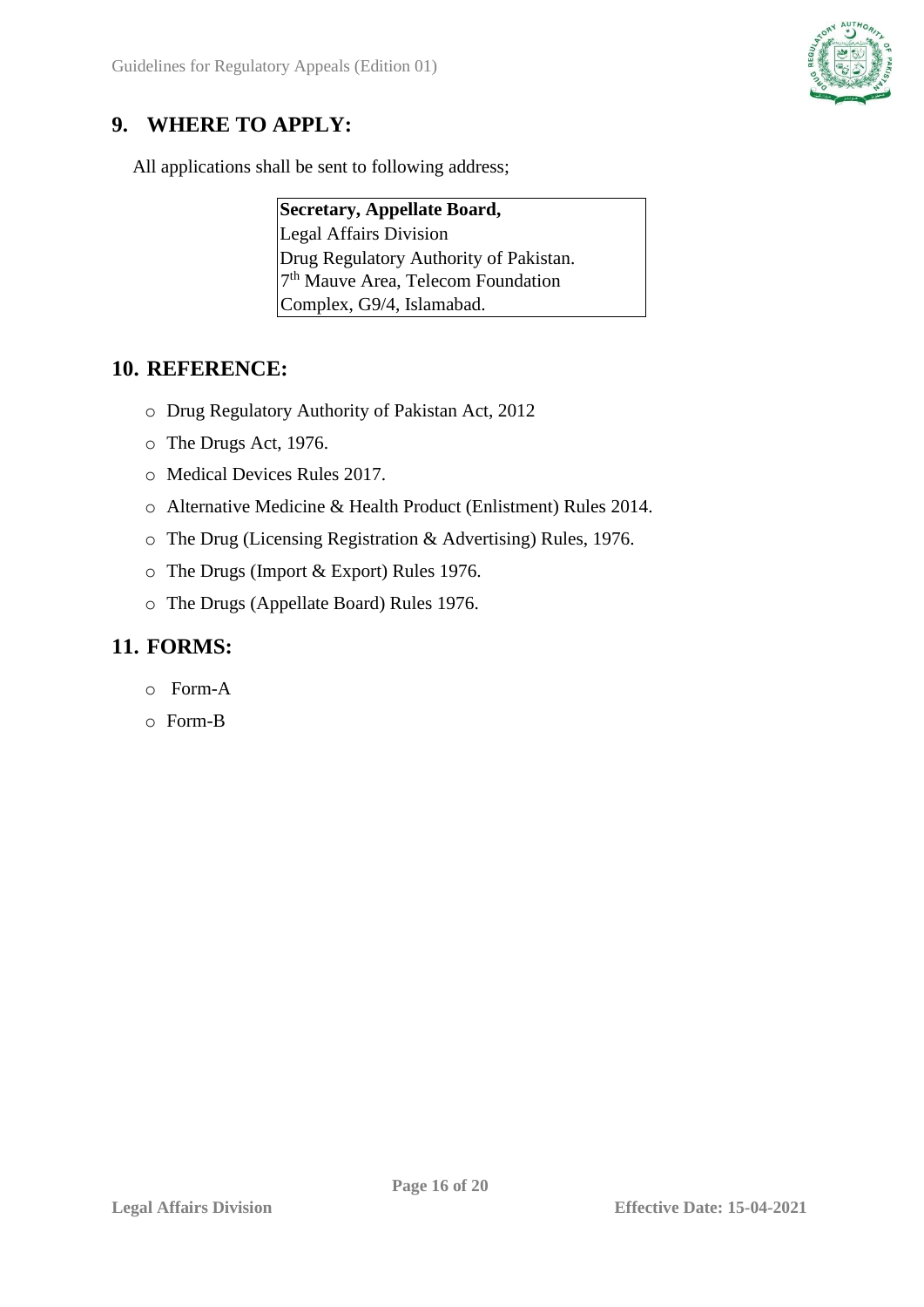

#### **FORM "A"**

*[Under sub-rule( 2a) of Rule 4 of the Drugs (Appellate Board) Rules, 1976]* 

- 1. Name of applicant
- 2. Name and exact composition of the drug.
- 3. Name of the manufacturer.
- 4. Reasons for rejection of the application as communicated by the Registration Board and arguments in support of the appeal.
- 5. Comparative statement of prices of other competitive and pharmacologically equivalent registered products from different source in support of the economic value of the drug:-

| Name of Product   Name of manufacturer | Price per unit | Estimated cost of full<br>treatment |
|----------------------------------------|----------------|-------------------------------------|
|                                        |                |                                     |

- 6. Summary of competitive study and advantages of the safety and efficacy with other therapeutically equivalent products.
- 7. In case of a drug proposed to be manufactured locally, the capacity of the manufacturing section:

| Installed capacity | Utilized capacity | Un-utilized capacity |
|--------------------|-------------------|----------------------|
|                    |                   |                      |

8. Pharmaceutical dosage forms of drugs and total number of drugs in each such form in respect of which registration has been granted to the manufacturer:-

Dosage form ……………….. Total number of drug ……………………

Tablets ……………………………………………………………………

Ampoules…………………………………………………………………

Vial…………………………………………………………………………

Syrup ………………………………………………………………………

- 9. List of drug manufactured in each section etc. in respect of which registration has been granted along with their registration number, strength and pickings.
- 10. Has at any time any product of the manufacturer been declared substandard. If so please give details of the product and action thereof.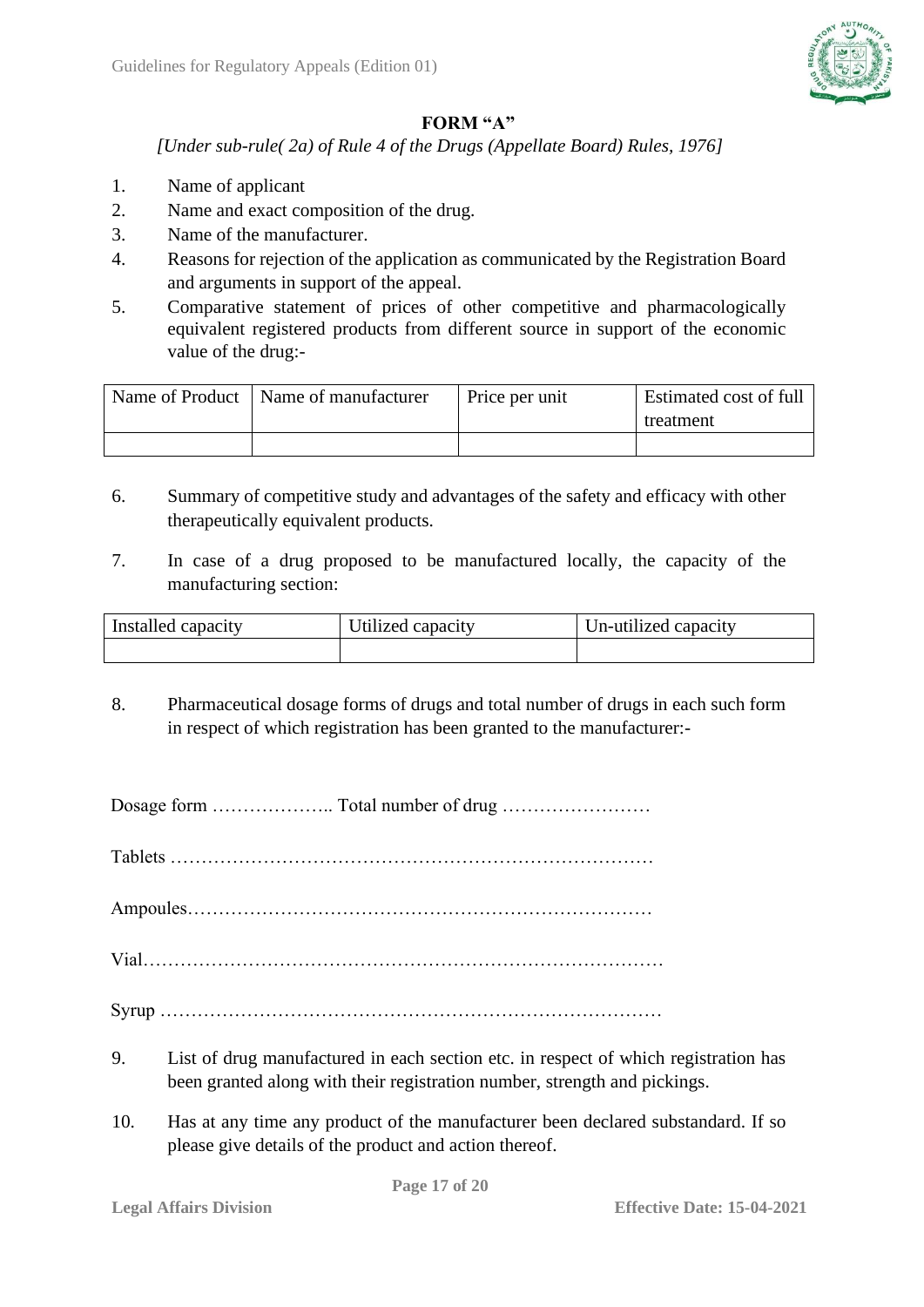

- 11. Has the manufacturer ever been convicted of violating any of the provisions of the Drug Act 1976, or the rules made thereunder?
- 12. Have stability studies and, where applicable bioavailability studies, been conducted? If so, please enclose copies of report.
- 13. Name, qualifications and designations of technical staff responsible for manufacturing and quality control.
- 14. Has the manufacturer satisfactory facilities for quality control and internal and external specifications for the drug in respect of which appeal is preferred? If so, please give details.
- 15. Is it a new drug? If so, enclose reports of clinical trial and other material as required by rule 29 of the Drugs (Licensing, Registering and Advertising) Rule 1976.
- 16. In case of an imported drug, does the appellant posses the following documents from the competent authorities specified at serial No. 20 and 21 of Form 5-A Application form for registration of drugs in Schedule A to the Drugs (Licensing, Registering and Advertising) Rule 1976, namely:
	- a) Certificate of fee sale and G.M.P. and
	- b) Certificate of registration with a Photostat copy regarding conditions of registration and labeling in the country of origin.

#### **INSTRUCTION FOR FILLING THE FORM**

- 1. The appeal form should be in foolscap.
- 2. Three copies of the form should be submitted
- 3. In the statement of comparative study of prices and the statement of comparative study of safety and efficacy, the information in respect of the drug under appeal should be given first and about other products should follow in a tabulated form serial-wise.
- 4. Serial No. 7 is applicable only in respect of a locally manufactured drug and not to a drug to be imported in finished form.
- 5. Capacity means the capacity of normal working of a manufacturing section on single shift basis, and is to be given in terms of total number of units (i.e. tablets, ampoules, vials, bottles with specified sizes) in each section.
- 6. For the purpose of Serial No.8, the number of drugs will be counted on the basis of number of registrations granted by the Registration Board in case of registered drugs, or the number of items on the basis of the various dosage forms, as the case may be.

*[ inserted vide Notification S.R.O. 1453(I)/78, dated 16th December, 1978]*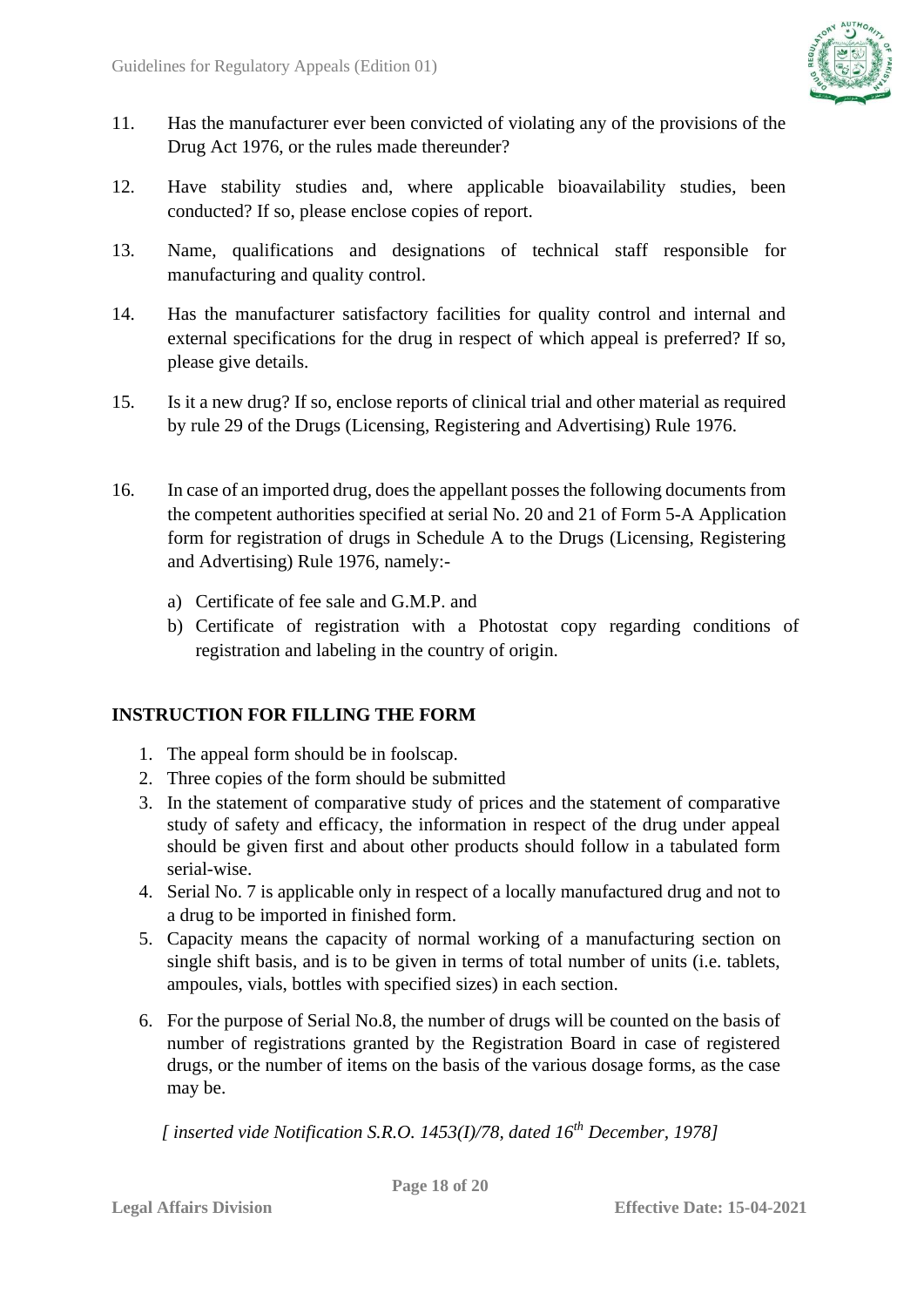

#### **FORM "B"**

*[Under sub-rule( 2a) of Rule 4 of the Drugs (Appellate Board) Rules, 1976]* 

1. Name of the product …………………………………………………

Packing ……………………………………………………………..

2. Costing statement:

| Cost item | Rate<br>(Invoice | Name and<br>address of  | Ingredients of preparation |                                 |
|-----------|------------------|-------------------------|----------------------------|---------------------------------|
|           | enclosed)        | the exporter   Quantity |                            | Actual cost<br>as per<br>column |
|           |                  |                         |                            |                                 |

- (1) Cost of raw material (give details of individual components).
- (2) Cost of packing material ((give details of individual components).
- (3) Direct labor.
- (4) Over-head charges-
	- (a) Factory over heads.
	- (b) Sales Promotion.
	- (c) Miscellaneous.

(with break up showing minor items).

- (5) Profit.
- (6) Ex-factory price.
- (7) Trade price.
- (8) Maximum retail price.

3. Comparative statement of prices of competitive and pharmacologically equivalent products registered from other sources.

| Name of the Product | Source | Price per unit | Estimated cost of full<br>treatment in case of<br>other<br>pharmacologically<br>equivalent product |
|---------------------|--------|----------------|----------------------------------------------------------------------------------------------------|
|                     |        |                |                                                                                                    |
|                     |        |                |                                                                                                    |

*[ inserted vide Notification S.R.O. 1453(I)/78, dated 16th December, 1978]* 

**Page 19 of 20**